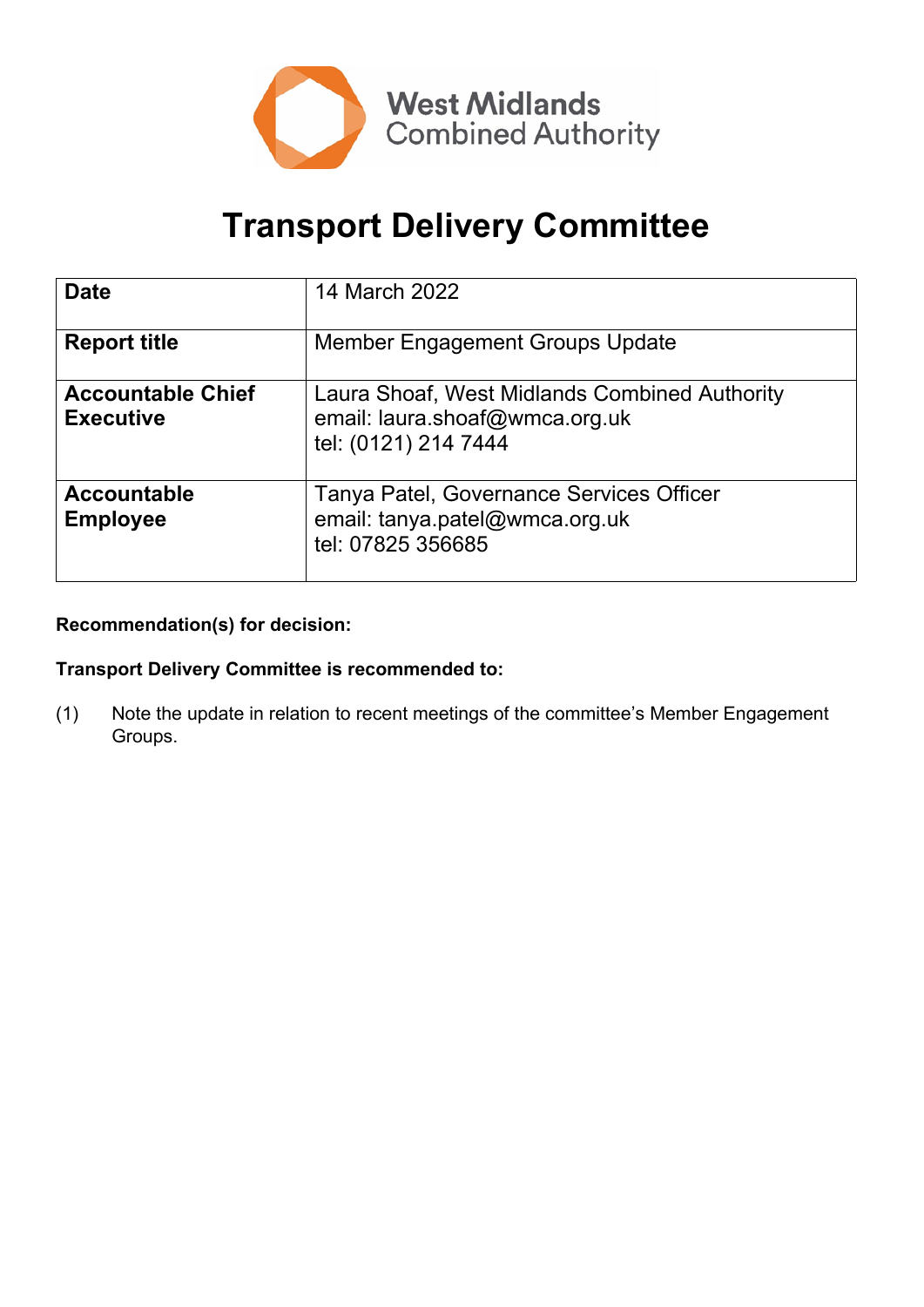#### **1. Purpose**

1.1 To note recent developments and meetings of the six Member Engagement Groups.

#### **2. Background**

- 2.1 Since the last meeting of the committee, the following Member Engagement Groups have met and the following paragraphs summarises the discussions held at these meetings.
- 2.4 Further work is currently being undertaken to refresh to scope and terms of reference for each of these MEGs and will be shared in due course.

#### **3. Member Engagement Group Updates**

3.1 An update from each of the Member Engagement Groups is provided below:

#### *Air Quality, Congestion & Environmental Impact (Councillor Chaman Lal)*

The Air Quality, Congestion and Environmental Impact MEG met on 2 March. The Group considered a four monthly update table of the extensive TfWM actions to improve air quality and an update on 2022 key events related to air quality, such as the forthcoming consultation on new draft UK air quality targets. The Group also received a presentation setting out the key aspects of the health impacts of poor air quality.

#### *Finance & Performance (Councillor Pervez Akhtar)*

The group met on Wednesday 27 October 2021 and discussed two items.

An update was given on the latest financial monitoring report to 30 September 2021 with an opportunity for members to ask questions.

A presentation was given on some of the initiatives happening within Future Transport Zone (FTZ) funded by Department for Transport grant. Focussed updates were given on two live schemes; mobility credits and demand responsive transport and one scheme in development; mobility hubs. The programme seeks to better understand the local population and develop new transport services to support modal shift and transport decarbonisation. The importance of this was noted by the group.

#### *Putting Passengers First (Councillor Kath Hartley)*

The Putting Passengers First Member Engagement Group (MEG) met virtually on Wednesday 23rd February 2022. Members present were Councillor Kath Hartley, Councillor Rizwan Jalil, Councillor Bob Grinsell, Councillor Mohammed Idrees, Councillor Pervez Akhtar and Councillor David Stanley. Members received an update on Sprint, including an update on tree protests in Walsall. Councillor Kath Hartley asked if there had been any new complaints regarding the new Sprint shelters and were pleased to hear that that had been nothing but positive feedback so far. Members were given an update on the proposals for wider Demand Responsive Transport to serve the Meriden area, replacing the existing service 89 and associated feeder service. Councillor Bob Grinsell recorded that he was not happy about the withdrawal of the service, due to the potential implications for vulnerable people. Councillor Kath Hartley raised the issue of bus routing in Birmingham city centre once the Metro runs to Five Ways and members were advised there are ongoing discussions with Birmingham City Council (BCC) regarding making some of the temporary Traffic Regulation Orders (TROs) permanent, National Express are supportive of some services staying on their current routes and there may be an opportunity for cross city BSIP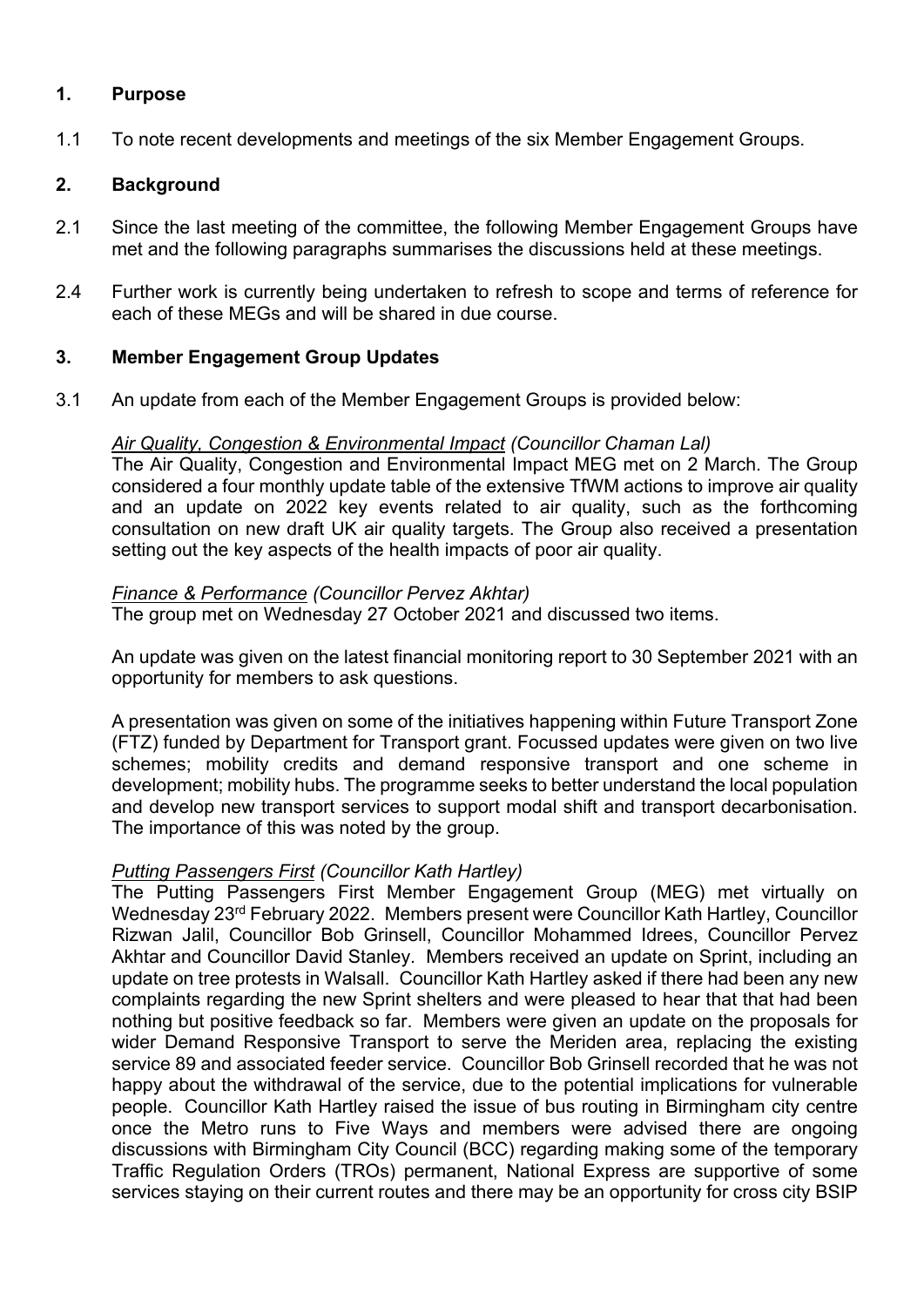funding to be used. Members were provided with an update on Bus Recovery Grant funding and advised that a paper has now been shared with Government and Mayors office etc. Paper sets out specific effects to the network depending on various scenarios. It was highlighted that with regards to the BSIP the draft Enhanced Partnership (EP) needs to be agreed through Bus Alliance Board and TDC by the end of April 2022 and due to the tight timescales there may be a need for alternative methods of gaining approval through Governance methods. Cllr David Stanley was particularly concerned about any service losses and asked if there was any clarity on where these service cuts may be, in response members were advised that specific services were not yet known and further updates will be provided as a matter of urgency. Finally members were asked to consider each member picking a CRSTS funded scheme in their area to take a more active interest in and act as a Champion. This was the last meeting scheduled for the year 2021/22.

#### *Rail & Metro (Councillor Richard Worrall)*

The rail and Metro Member Engagement Group met on 21st February. Matters discussed included the Metro capital programme, current rail operations, and the rail Whole Industry Strategic Plan (WISP).

On the Metro programme, members heard that good progress is being made on the Westside extension, with operations expected to commence in May. Much activity has taken place to address concerns raised by the local BID to the TRO, with this work hoped to conclude at the end of February. At Wolverhampton, the Alliance is working at a senior level with Network Rail to ensure that processes around design are navigated effectively. In the west of the region on the Brierley Hill extension, work remains on going to refresh the business case to reflect the changes to predicted future demand as a result of COVID. The Eastside extension is being delivered in five phases, starting with phases 1 and 5 (Bull Street and Digbeth High Street), both of which are expected to be delivered before the Commonwealth Games. Finally, three bids have been submitted to CRSTS; a) to increase the size of Wednesbury tram depot, b) to upgrade the power supply infrastructure, and c) renewal of track and overhead line equipment on the original metro route (Line 1).

Members received a presentation on the Whole Industry Strategic Plan (WISP). This sets out to; a) enable government to set a clear & unified direction for the railway in support of its wider long-term priorities, and b) set realistic ambitions, measures, and areas of focus over the short, medium and long term whilst acknowledging the trade-offs that may be required in the face of the economic reality. Great British Railways will be responsible for achieving the outcomes within the strategic plan, providing regular updates to Ministers on progress and adapting it to reflect changes in the economy, society and technology. The WISP will be framed and driven by strategic objectives set by government reflecting that the railway must serve the nation and the railway's objectives must align with the nation's. The Strategic Plan will not be a list of projects and investments, but will instead inform decisions on how the railway can improve and contribute to wider benefits over the coming 30 years.

WMRE has submitted a response to the initial WISP consultation, with a focus on the case for WMRE to be closely involved in the strategic planning process on behalf of WMCA and the WMRE Board.

Lastly, members were appraised of the recent performance of the local rail network. Severe weather in the form of three major storms had affected delivery to customers, with parts of the network closed due to trees and the objects coming down on to the tracks. More positively, members heard that timetables were going to be increase from 28th February. The most notable changes include the restoration of an hourly service on the NUCKLE Line,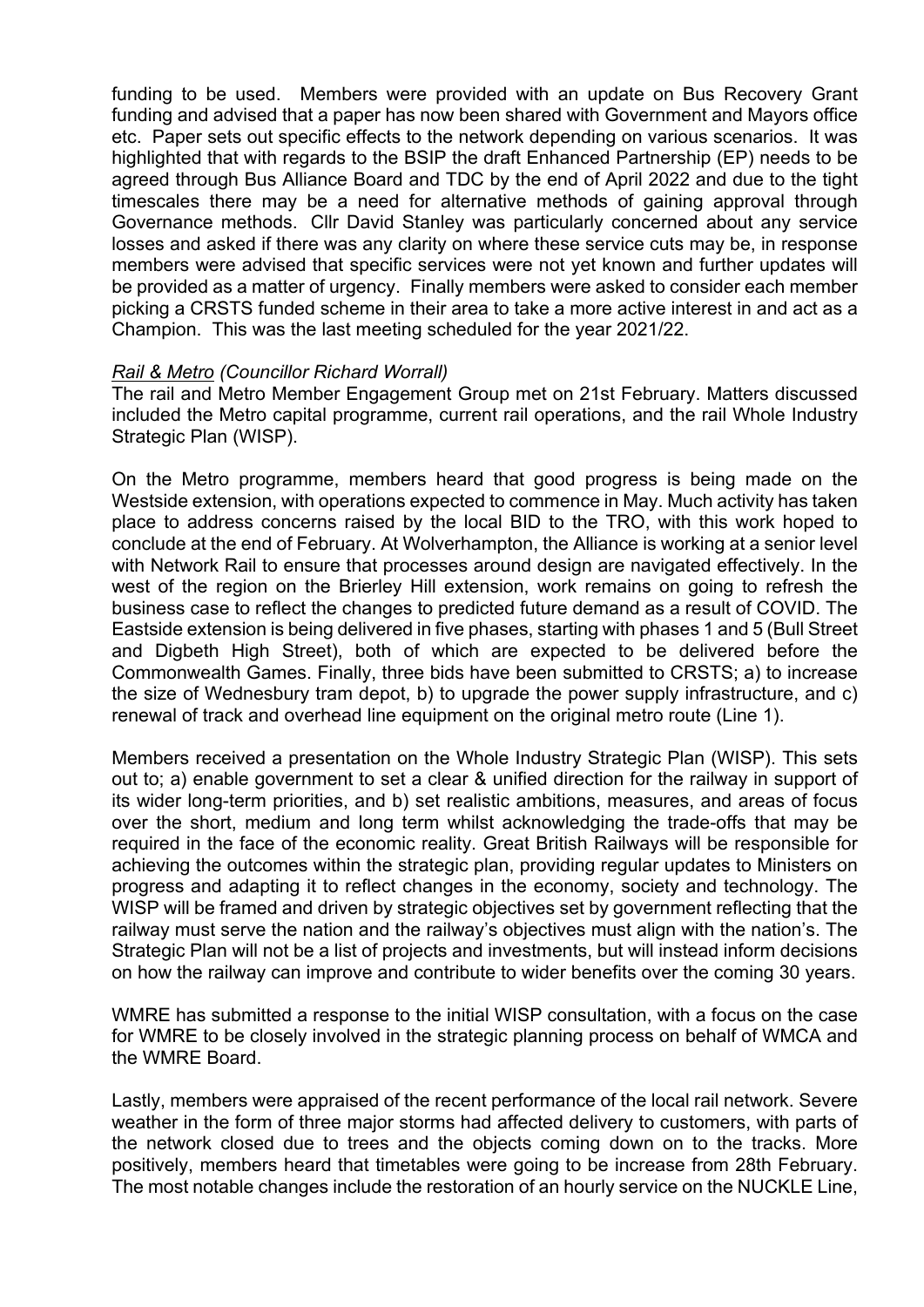the reinstatement of the New Street to Birmingham International shuttle, and the reestablishment of the second Avanti train per hour between Euston and the West Midlands.

#### *Safe & Sustainable Travel (Councillor Bob Grinsell)*

The Safe and Sustainable Travel MEG met on 28 February. Updated on crime on public transport was provided, with an overview of successes with a multi-agency approach to address crime by younger people. This included engaging with schools that the young people attended to address unacceptable behaviour. Cycling and Walking Programme update was also provided with excellent work being delivered with active travel funding across the region. Adam Tranter, Cycling and Walking Commissioner for the West Midlands also address the group, and provided an update on his engagement with stakeholders and his plans for the region to improve cycling and walking.

#### *Sprint (Councillor Timothy Huxtable)*

The Sprint MEG met on the 21 February 2022, members were updated on: Sprint phase 1, local authority briefings, cross-city packages and Sprint phase 2.

Sprint phase 1 interventions include significant sections of bus lane between Walsall and Birmingham (A34), and Birmingham to Solihull (A45). 76 shelters in total will be installed; two thirds have already been installed and those expected to be outstanding after March are included within non-Sprint projects e.g. Digbeth High Street (MMA) and Perry Barr Interchange (Perry Barr). Members asked for a site visit to Perry Barr Interchange and Alexander Stadium, to include Sprint infrastructure along the way, in May.

Solihull Ward Members will be briefed on phase 2 interventions on 23rd March. In Walsall, member engagement on the detail of phase 2 proposals will take place after the local elections. Birmingham's Cabinet Member will be briefed on 14th March, with Ward Members to follow after the local elections. Cllr. Worrall was informed that the new design for Broadway bus lane widening, which incorporates feedback from 2018's consultation, will be provided after the local elections.

There are 6 cross-city bus packages in development. Package 4 (CC4) is Longbridge to Sutton Coldfield; the Cabinet Member briefing will take place in mid March, with stakeholder/local ward member briefings to follow in the summer prior to OBC submission. Construction should commence and complete in 2024. A briefing note from Guy Craddock on A38N P&R is expected at the next Sprint MEG.

The Sprint team is expected to learn the outcome of the £56 million CRSTS allocation (to deliver phase 2) in March. Construction would start in 2023, with the full Sprint offer being delivered in 2024.

#### **4. Financial Implications**

4.1 There are no financial implications arising out of the recommendations contained within the report.

#### **5. Legal Implications**

5.1 There are no legal implications arising out of recommendations contained within the report.